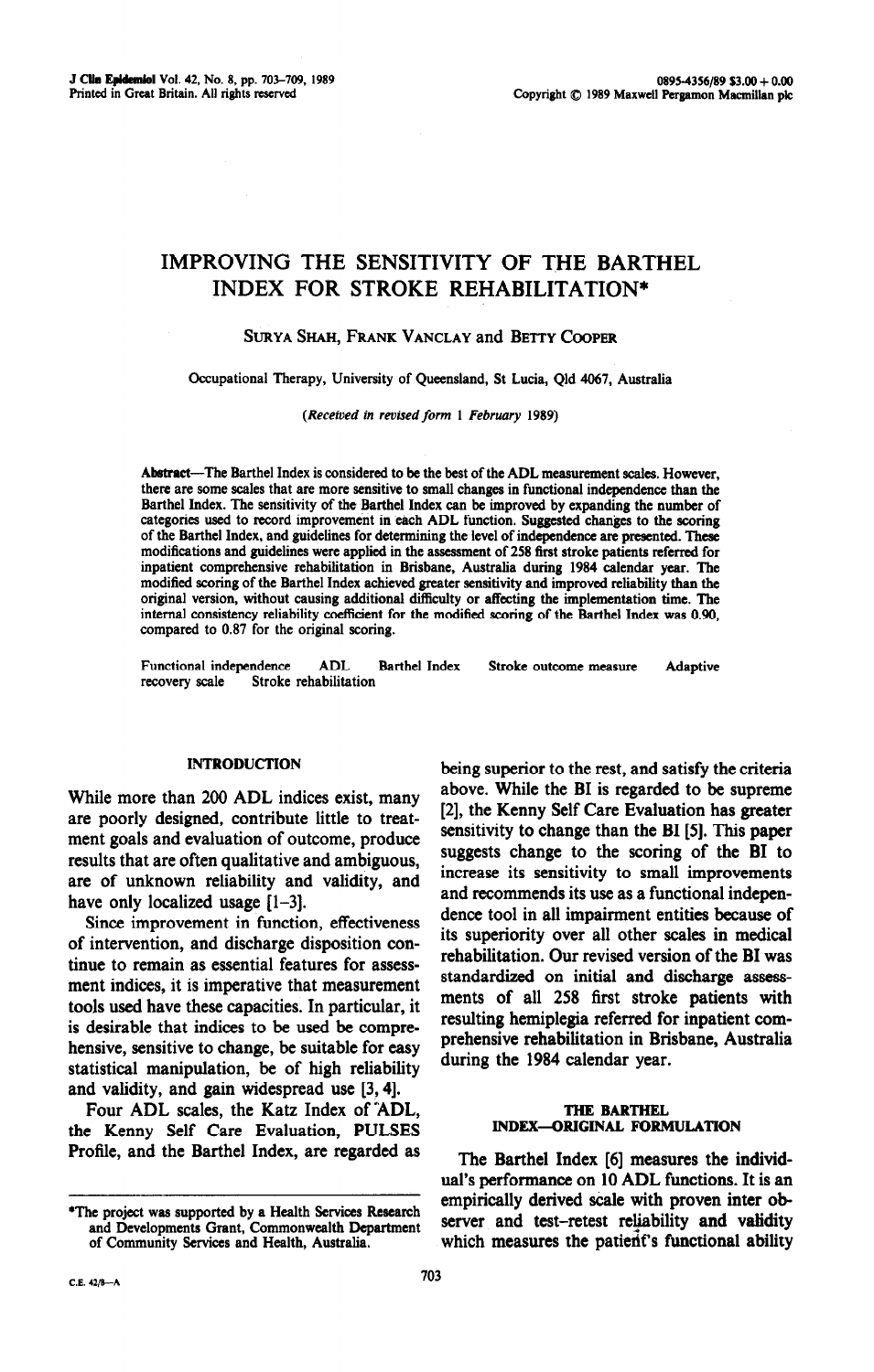without family and social functioning distorting the outcome. The BI was found to be reliable and repeatable in skilled and unskilled hands. The Kendall's coefficient of concordance *W* was highly significant ( $p < 0.001$ ) between all four raters with overall reliability of 0.93 showing a high degree of agreement [7,8]. The Functional Independence Measure (FIM) developed by the American Congress of Rehabilitation Medicine and the American Academy of Physical Medicine and Rehabilitation, also uses the BI as its fundamental base. In addition to the BI items, the FIM has communication and social integration items added to it. The FIM tasks have already been tried out in the U.S. However, its inter observer and test-retest reliability, validity and internal consistency are yet to be established using seven points on the scale. The need for such an extended discrimination and the degree of its reliability can only be known as the FIM becomes widely accepted [9].

The values assigned to each item in the BI are based on the amount of physical assistance required to perform the task. The original BI increments are in steps of five points only (Table 1). The items are summed to give a score ranging from 0 to 100. Most items have a maximum of 10 points, scoring 0 for inability to perform the task, 5 points if any assistance is required, and 10 for total independence. The two items that have a maximum of 5 points are scored 0 for both inability, and for any assistance, with 5 points being given for complete independence. The two items that have a maximum of 15 points are scored 0 for inability, 5 or 10 points for assistance and 15 points for full independence.

A total BI score of 0-20 suggests total dependence, 21-60 severe dependence, 61-90 moderate dependence and 91-99 slight dependence. A

| Items                  | Unable to<br>perform<br>task | Needs<br>assistance | Fully<br>independent |
|------------------------|------------------------------|---------------------|----------------------|
| Personal hygiene       | O                            |                     |                      |
| Bathing self           |                              |                     |                      |
| Feeding                | 0                            |                     | 10                   |
| Toilet                 | 0                            | 5                   | 10                   |
| Stair climbing         |                              | 5                   | 10                   |
| Dressing               | O                            | 5                   | 10                   |
| Bowel control          |                              | 5                   | 10                   |
| <b>Bladder</b> control |                              |                     | 10                   |
| Ambulation             |                              | 5-10                | 15                   |
| Wheelchair*            | 0                            | 0                   | 5                    |
| Chair/bed transfers    |                              | $5 - 10$            | 15                   |
| Range                  |                              |                     | 100                  |

Table 1. Original scoring for the Barthel Index [6]

\*Score only if unable to walk.

score of 100 indicates that the patient is independent of assistance from others. The total BI score is generally not as significant or meaningful in treatment as the scores on individual items, since these indicate where the deficiencies are [6,7]. However, the total discharge score is shown to be related to the type of housing people can live in [10], and provides a suitable measure of total functional independence for evaluating effectiveness of rehabilitation. The BI is therfore used in many outcome studies.

With the BI increment in steps of five points only, the sensitivity of the BI is limited. While total dependence and total independence have polarized scores, classification of patients who require some assistance to perform each task is crude, often being grouped together. The BI therefore is not sensitive to change in the area where assistance is required on many of the items, as it fails to detect the quality and quantity of assistance. A more graduated scale using the same parameters would be more sensitive to small improvements in functional independence while maintaining the other qualities of the BI.

# MODIFIED SCORING OF THE BI

Greater sensitivity of the BI is required in scoring those individuals who require assistance of some nature to perform the tasks. While the BI generally comprises a three point scale, i.e. those completely dependent, those who require assistance, and those completely independent, an increase in the number of meaningful categories to differentiate the quantity and quality of assistance required, will increase the sensitivity of the BI. It is important that while the discriminating power of the BI be increased, the total time to administer the BI not be unduly affected, that the task not be made too complex to enable continued implementation by nonspecialists, and that the high reliability of the BI be preserved. In the earlier modification [7], introduction of the fourth category was an improvement over the limited discrimination power of the original BI, however it did not provide significantly sharper discrimination. A five point scoring is therefore devised, not only to satisfy the pragmatic requirements above, but also because performance is easily assessed on a five point scale. In the five point scale, those totally dependent, and those fully independent, have the same score as in the original conceptualization. Unlike the original BI, all items in the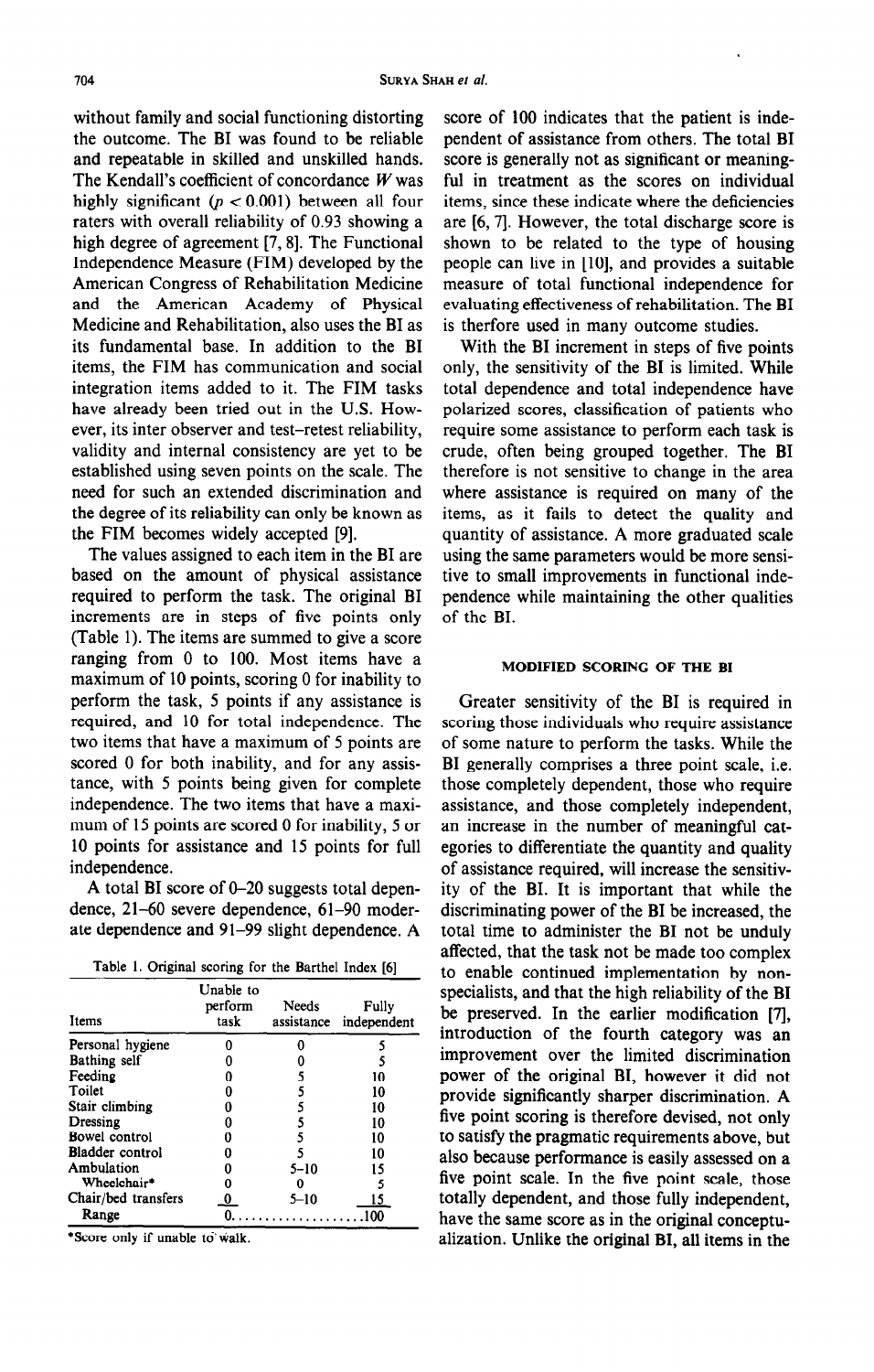|  |  |  | Table 2. Modified scoring for the Barthel Index |  |  |  |  |
|--|--|--|-------------------------------------------------|--|--|--|--|
|--|--|--|-------------------------------------------------|--|--|--|--|

|                        |                              |                                | Code                         |                             |                      |
|------------------------|------------------------------|--------------------------------|------------------------------|-----------------------------|----------------------|
| Items                  | Unable to<br>perform<br>task | Attempts<br>task but<br>unsafe | Moderate<br>help<br>required | Minimal<br>help<br>required | Fully<br>independent |
| Personal hygiene       |                              |                                |                              |                             |                      |
| Bathing self           |                              |                                |                              |                             |                      |
| Feeding                |                              |                                |                              |                             | 10                   |
| Toilet                 |                              |                                |                              |                             | 10                   |
| Stair climbing         |                              |                                |                              |                             | 10                   |
| <b>Dressing</b>        |                              |                                |                              |                             | 10                   |
| Bowel control          |                              |                                |                              |                             | 10                   |
| <b>Bladder</b> control |                              |                                |                              |                             | 10                   |
| Ambulation             |                              |                                |                              |                             | 15                   |
| Wheelchair*            |                              |                                |                              |                             |                      |
| Chair/bed transfers    |                              |                                |                              | 12                          | 15                   |
| Range                  |                              |                                |                              |                             | 100                  |

\*Score only if Ambulation coded "1" and patient trained in wheelchair management.

modified version have an equal number of categories. The score for each category reflects the overall weighting for that item in terms of the total score (Table 2). The equal number of categories facilitates ease and accuracy of coding as the assessor need only record the appropriate category (or code) for each patient. The total BI score can be calculated automatically by computer at a later time.

The modified scoring for the BI follows the same general pattern:

- -those unable to perform the task are coded "1" on the evaluation form and contribute 0 to the total Barthel score;
- -those greatly dependent and/or unsafe without someone's presence are coded "2";
- -those requiring moderate assistance and/or supervision to complete the task are coded " $3$ ";
- -those requiring minimal assistance and/or supervision are coded "4";
- -those fully independent are coded "5". The slowness of an individual in performing a task is not scored less if no human assistance is required for a function,

In the original BI, the score assigned is based on the amount of physical assistance required, and the weighting of that item. In the modified scoring system, the scoring continues to depend on the weighting attached to these items. Table 2 shows how the allocated code is converted to a modified score, which is summed to give a total profile of dependence and independence.

The five categories represent a ranking of the amount of assistance required in functional independence in each task. While the concept of

the amount of assistance required is easy, precise evaluation of functional independence in each task is difficult to operationalize. Therefore, as with the original BI, some instruction in evaluation of function for assessors is necessary. The detailed guidelines in the Appendix are not meant to be exhaustive or prescriptive, but indicate a plausible classification of levels of functional independence. After initial familiarization, ranking should be possible without reference to the guidelines.

## EFFECTIVENESS OF THE BI MODIFICATIONS

In order to compare the differences between the original and modified scoring of the BI, data from a prospective stroke rehabilitation study of all 258 surviving first stroke patients in all hospitals in Brisbane who were referred for inpatient comprehensive rehabilitation during 1984 [l I], was used. In addition to the principal investigator, three occupational therapy graduates served as assessors. All assessors attended one, one-hour clinic demonstration after reviewing the modified scoring. Since the inception of the BI, a number of studies have examined the test-retest and inter observer reliability [7,8, lo]. However, its internal consistency has never been the subject of scrutiny. In this study therefore, the internal consistency was examined both for the original and modified scoring systems at commencement of rehabilitation and on discharge.

The suggested modifications improved the sensitivity of the Barthel Index (Table 3). However, despite the weighting of each item remain-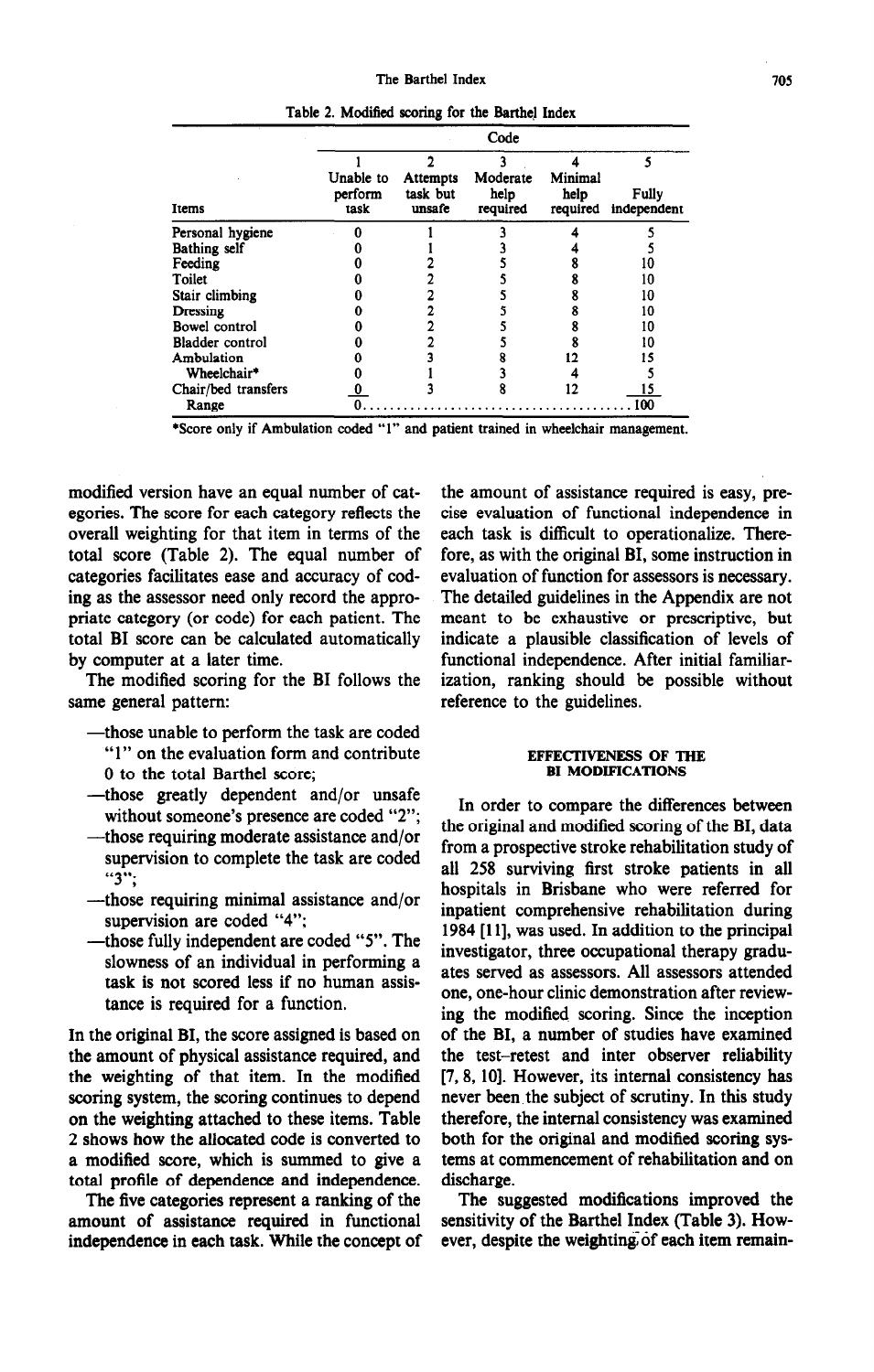| Items               |              | Original<br>scoring |                                    | Modified<br>scoring           | Original<br>mean | Modified<br>mean    |
|---------------------|--------------|---------------------|------------------------------------|-------------------------------|------------------|---------------------|
| Personal hygiene    | 0<br>5       | 82<br>18            | 0<br>1<br>3<br>4<br>5              | 11<br>14<br>30<br>27<br>18    | $0.91***$        | $(n = 258)$<br>3.03 |
| <b>Bathing self</b> | $\bf{0}$     | 95                  | $\bf{0}$<br>1<br>3<br>4            | 33<br>31<br>21<br>10          | $0.23***$        | 1.59                |
| Feeding             | 5<br>0       | 5<br>5              | 5<br>$\bf{0}$<br>2                 | 5<br>5<br>10                  |                  |                     |
|                     | 5<br>10      | 78<br>17            | 5<br>8<br>10                       | 30<br>37<br>17                | $5.62***$        | 6.43                |
| Toilet              | 0<br>5       | 20<br>69            | 0<br>$\overline{2}$<br>5<br>8      | 20<br>23<br>29<br>17          | 4.51NS           | 4.34                |
| Stair climbing      | 10<br>0      | 11<br>78            | 10<br>0<br>2                       | 11<br>78<br>10                |                  |                     |
|                     | 5<br>10      | 19<br>3             | 5<br>8<br>10                       | 3<br>7<br>3                   | 1.28NS           | 1.19                |
| Dressing            | 0<br>5       | 40<br>53            | $\bf{0}$<br>$\mathbf{2}$<br>5<br>8 | 40<br>29<br>17<br>8           | $3.37***$        | 2.74                |
| Bowel control       | 10<br>0<br>5 | 7<br>5<br>21        | 10<br>0<br>$\overline{2}$<br>5     | 7<br>5<br>$\overline{2}$<br>8 | $8.45***$        | 8.70                |
| Bladder control     | 10<br>0      | 74<br>19            | 8<br>10<br>$\bf{0}$                | 11<br>74<br>19                |                  |                     |
|                     | 5            | 25                  | 2<br>5<br>8                        | 3<br>13<br>8                  | $6.86***$        | 7.01                |
| Ambulation          | 10<br>0<br>5 | 56<br>59<br>18      | 10<br>0<br>3                       | 56<br>59<br>18                |                  |                     |
|                     | 10<br>15     | 16<br>6             | 8<br>12<br>15                      | 8<br>8<br>6                   | $3.47***$        | 3.12                |
| Chair/bed transfers | 0<br>5       | 26<br>20            | $\bf{0}$<br>3<br>8                 | 26<br>20<br>27                | $6.96***$        | 6.33                |
|                     | 10<br>15     | 43<br>11            | 12<br>15                           | 16<br>11                      |                  |                     |

Table 3. Barthel scores at commencement of rehabilitation

\*\*p < 0.01; \*\*\*p < 0.001.

ing the same as in the original Bl, the means for each item (Table 3), and for the scale as a whole (Table 4), have generally been increased. This is not regarded to be of much consequence, but provides an estimate of the potential error in the original BI.

The high content reliability of the original BI [12] is maintained, and even increased, with a Cronbach's coefficient alpha of internal consistency of 0.90 being recorded for the modified scoring at the commencement of rehabilitation (Table 4). A high alpha of 0.87 was recorded by the original scored version of the BI. At discharge,  $\alpha$  values of 0.93 and 0.92 respectively, were recorded. Other measures of reliability, such as the mean correlation, and the minimum and maximum correlations within the correlation matrix of the items in the scale, show the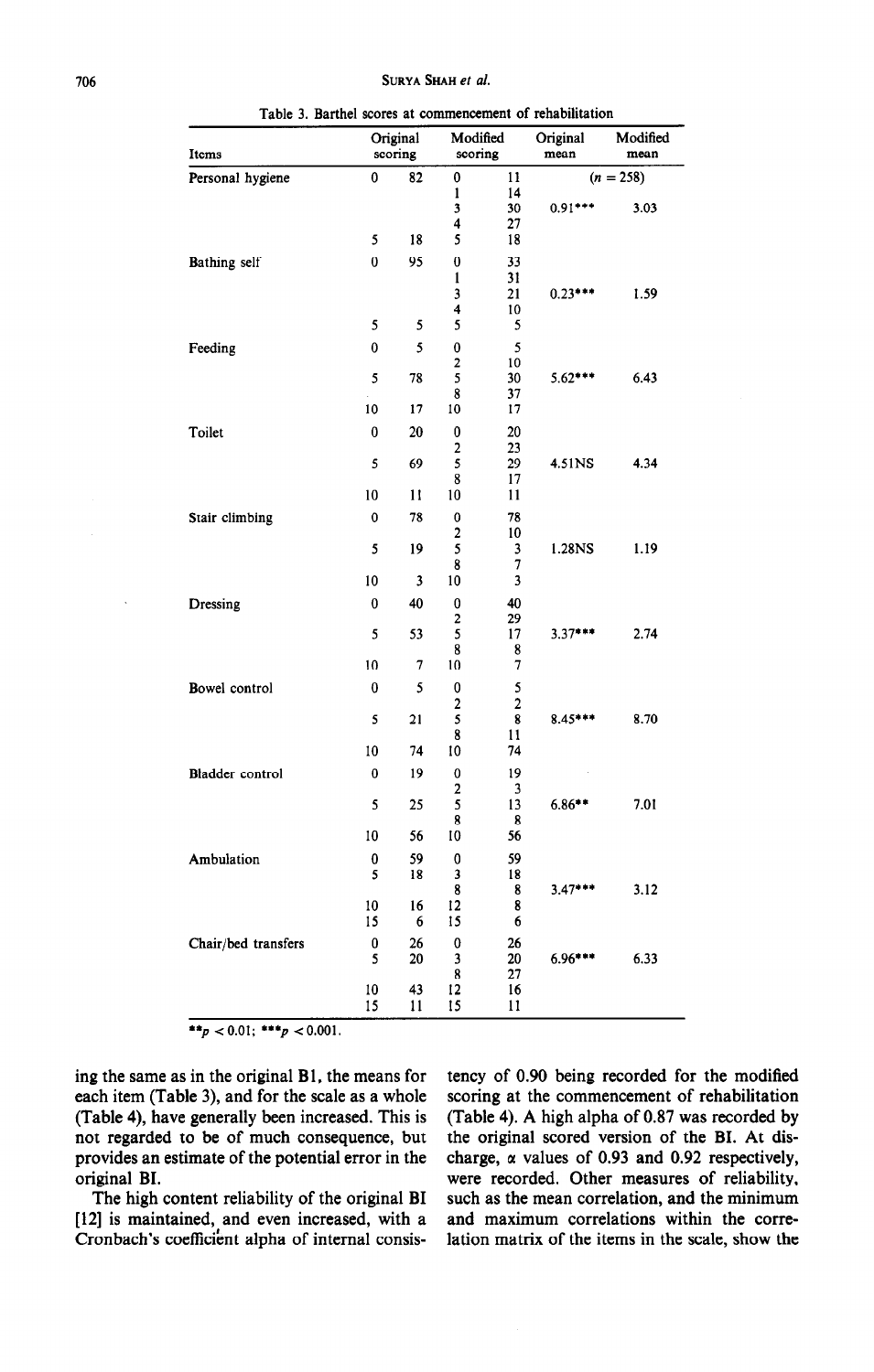|                  | Mean  | SD<br>$(n = 258)$ | Alpha* | Mean<br>COTT. | Min<br>corr. | Max<br>COTT. |
|------------------|-------|-------------------|--------|---------------|--------------|--------------|
| Initial score    |       |                   |        |               |              |              |
| Modified scoring | 44.50 | 24.51             | 0.9004 | 0.5385        | 0.1476       | 0.8361       |
| Original scoring | 41.67 | 21.74             | 0.8673 | 0.4287        | 0.1221       | 0.7781       |
| Discharge score  |       |                   |        |               |              |              |
| Modified scoring | 78.12 | 26.34             | 0.9276 | 0.6665        | 0.2830       | 0.9012       |
| Original scoring | 73.88 | 26.08             | 0.9238 | 0.5697        | 0.2584       | 0.8375       |

Table 4. Comparigon of original and modified BI **scoring at admission and**  discharge for stroke rehabilitation

\*Cronbach's coefficient alpha of internal reliability.

modified scoring to be preferable over the original scoring.

It must be realized that the careful documentation of life function skills using the modified scoring discussed here, reflects the patient's ability in self care during medical rehabilitation. While the BI has also been used to obtain detailed information regarding the patient's ability to perform ADL in the home, caution should be exercised in interpretation. The performance on these tasks in his/her own home may not equate with his/her recorded ability in the rehabilitation centre, primarily due to the influence of factors in the home, and the community environment, e.g. doorway widths, wheelchair access, attitudes of the patient and the caregivers and their relationship. The importance of these and other factors cannot be over emphasized. In addition to self care independence, the patient's individual needs for long term care and his/her overall functioning in the home, social and community environment, may require the addition of further specific items from the item banks provided by Fortinsky et al. [13] and Yerxa *et al.* [14].

# **CONCLUSION**

While there may be a desire to develop and use objective measures which satisfy individual needs of a hospital, centre or a particular professional group, Dombovy *et al.,* [2], Jongbloed [3], and Greshan [4] stress that the use of inadequate ADL measures should not be tolerated, and editors and their reviewers must demand that outcome scales have established and proven reliability and validity.

The BI has been selected as being the best of the ADL scales, and has widespread use. The modification to the scoring of the BI as suggested in this paper further improves the sensitivity of the BI, thus enhancing its appeal. The modified scoring does not cause any additional difficulty, does not increase the implementation time for trained assessors, improves the internal consistency, and provides better discrimination of functional ability. Its usefulness to stroke has been presented in this paper; its performance with other impairment categories remains to be investigated.

#### **REFERENCES**

- 1. Duckworth D. Measurement of disability by means of summed indices. Int Rehabil Med 1980; 2: 194-198.
- 2. Dombovy ML, Sandok BA, Basford JR. Rehabilitation for stroke: a review. **Stroke** 1986; 17: 363-369.
- 3. Jongbloed L. Prediction of function after stroke: a critical review. **Stroke** 1986; 17: 765-776.
- 4. Gresham GE. Stroke outcome research. Stroke 1986; 17: 358-360.
- 5. Gresham GE, Philips TF, Labi MLC. ADL status in stroke: relative merits of three standard indexes. Arch Phys **Mad Rehabil** 1980; 61: 355-358.
- 6. Mahoney RI, Barthel DW. Functional evaluation: the Barthel Index. **Md Sate Med J 1965: 14: 61-65.**
- 7. Granger C, Albrecht G, Hamilton B. Outcome of comprehensive medical rehabilitation: measurement by PULSES Profile and the Barthel Index. Arch Phys Med Rehabil 1979; 60: 145-154.
- 8. Collin C, Davis S, Horne V, Wade DT. Reliability of the Barthel ADL Index. Int **J Rehabil Rea** 1987; 10: 356-357.
- 9. Granger C, Hamilton G, Kayton R. Uniform **Data Set**  for Medical Rehabilitation. Buffalo, Research Foundation: State University of New York; 1987.
- 10. Wade DT, Skilbeck CE, Hewer RL. Predicting Barthel ADL score at 6 months after an acute stroke. Arch Phvs **Med Rebabil** 1983: 64: 24-28.
- 11. Shah S. Stroke admissions in hospital and implications for occupational therapy. Proe **14U1 Federal MOT**  Conference Brisbane, 1986; 246-249.
- 12. Keith R. Functional assessment measures in medical rehabilitation: current status. Arch Phys Med Rehabil 1984; 65: 74-78.
- 13. Fortinsky R, Granger C, Seltzer G. The use of functional assessment in understanding home care needs. Med Care 1981; 19: 489-497
- 14. Yerxa E, Burnett-Beaulieu S, Stocky S, Azon S. Development of the satisfaction in the performance scaled questionnaire. Am **J** Occ Thy 1988; 42: 215-221.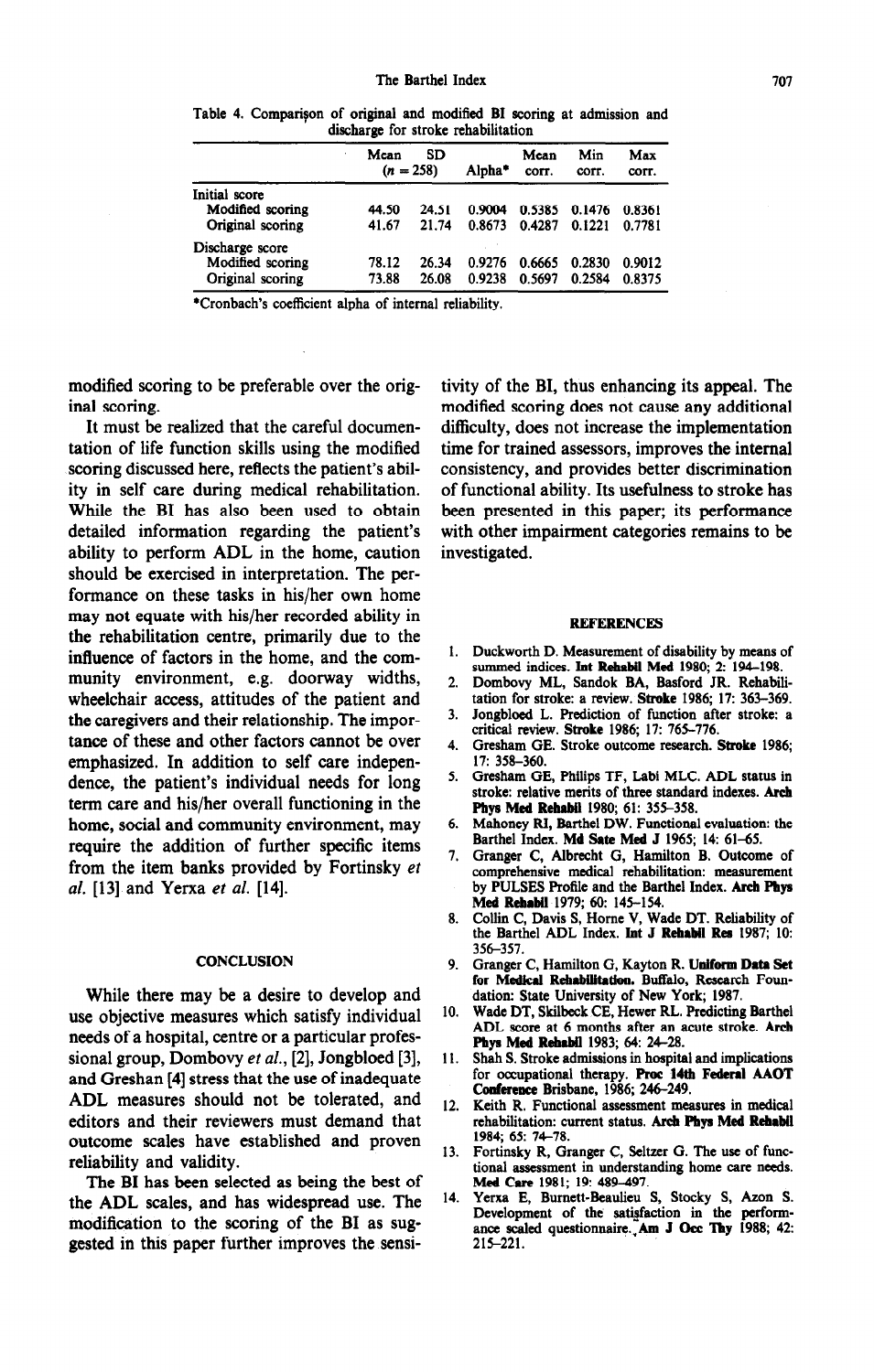# APPENDIX

### New *Guidelines for the BI Functions*

#### *Personal hygiene*

- *I.* The patient is unable to attend to personal hygiene, and is dependent in all aspects.
- 2. Assistance is required in all steps of personal hygiene.
- 3. Some assistance is required in one or more steps of personal hygiene.
- 4. Patient is able to conduct his/her own personal hygiene but requires minimal assistance before and/or after the operation.
- 5. The patient can wash his/her hands and face, comb hair, clean teeth and shave. A male patient may use any kind of razor but must insert the blade, or plug in the razor without help, as well as retrieve it from the drawer or cabinet. A female patient must apply her own make-up, if used, but need not braid or style her hair.

## **Bathing** self

- 1. Total dependence in bathing self.
- 2. Assistance is required in ail aspects of bathing.
- 3. Assistance is required with either transfer to shower/bath or with washing or drying; including inability to complete a task because of condition or disease etc.
- 4. Supervision is required for safety in adjusting the water temperature, or in the transfer.
- 5. The patient may use a bath tub, a shower, or take a complete sponge bath. The patient must be able to do all the steps of whichever method is employed without another person being present.

#### *Feeding*

- *I.* Dependent in all aspects and needs to be fed.
- 2. Can manipulate an eating device, usually a spoon, but someone must provide active assistance during the meal.
- 3. Able to feed self with supervision. Assistance is required with associated tasks such as putting milk/sugar into tea, salt, pepper, spreading butter, turning a plate or other "set-up" activities.
- 4. Independence in feeding with prepared tray except may be cut meat, open milk carton, jar lid etc. Presence of another person is not required.
- 5. The patient can feed self from a tray or table when someone puts the food within reach. The patient must put on an assistive device if needed, cut the food, and if desired, use salt and pepper, spread butter, etc.

# *On and off the toilet*

- 1. Fully dependent in toileting.
- 2. Assistance required in all aspects of toileting.
- 3. Assistance may be required with management of clothing, transferring, or washing hands.
- 4. Supervision may be required for safety with normal toilet. A commode may be used at night but assistance is required for emptying and cleaning.
- 5. The patient is able to get on and off the toilet, fasten and unfasten clothes, prevent soiling of clothes and use toilet paper without help. If necessary, the patient may use a bed pan or commode, or urinal at night, but must be able to empty it, and clean it.

## *Stairs*

- *1.* The patient is unable to climb stairs.
- 2. Assistance is required in all aspects of stairclimbing, including assistance with walking aids.
- 3. The patient is able to ascend/descend but is unable to carry walking aids, and needs supervision and assistance.
- 4. Generally no assistance is required. At times supervision is required for safety due to morning stiffness, shortness of breath etc.
- 5. The patient is able to go up and down a flight of stairs safely without help or supervision. The patient is able to use hand rails, cane, or crutches when needed and is able to carry these devices as he/she ascends or descends.

#### *Dressing*

- 1. The patient is dependent in all aspects of dressing and is unable to participate in the activity.
- 2. The patient is able to participate to some degree, but is dependent in all aspects of dressing.
- 3. Assistance is needed in putting on, and/or removing any clothing.
- 4. Only minimal assistance is required with fastening clothing, such as buttons, zips, bra, shoes etc.
- 5. The patient is able to put on, remove, and fasten clothing, tie shoelaces, or put on, fasten, remove corset, braces, as prescribed.

#### *Bowels*

- 1. The patient is bowel incontinent.
- 2. The patient needs help to assume appropriate position, and with bowel movement facilitatory techniques.
- 3. The patient can assume appropriate position, but cannot use facilitatory techniques, or clean self without assistance and has frequent accidents. Assistance is required with incontinence aids such as pads etc.
- 4. The patient may require supervision with the use of suppository or enema and has occasional accidents
- 5. The patient can control bowels and has no accidents, can use suppository, or take an enema when necessary.

#### *Bladder*

- I. The patient is dependent in bladder management, is incontinent, or has indwelling catheter.
- 2. The patient is incontinent but is able to assist with the application of an internal or external device.
- 3. The patient is generally dry by day, but not at night, and needs some assistance with the devices.
- 4. The patient is generally dry by day and night, but may have an occasional accident, or need minimal assistance with internal or external devices.
- 5. The patient is able to control bladder day and night, and/or is independent with internal or external devices.

## *Chair/bed transfers*

- I. Unable to participate in a transfer. Two attendants are required to transfer the patient with or without a mechanical device.
- 2. Able to participate but maximum assistance of one other person is required in all aspects of the transfer.
- 3. The transfer requires the assistance of one other person. Assistance may be required in any aspect of the transfer.
- 4. The presence of another person is required either as a confidence measure, or to provide supervision for safety.